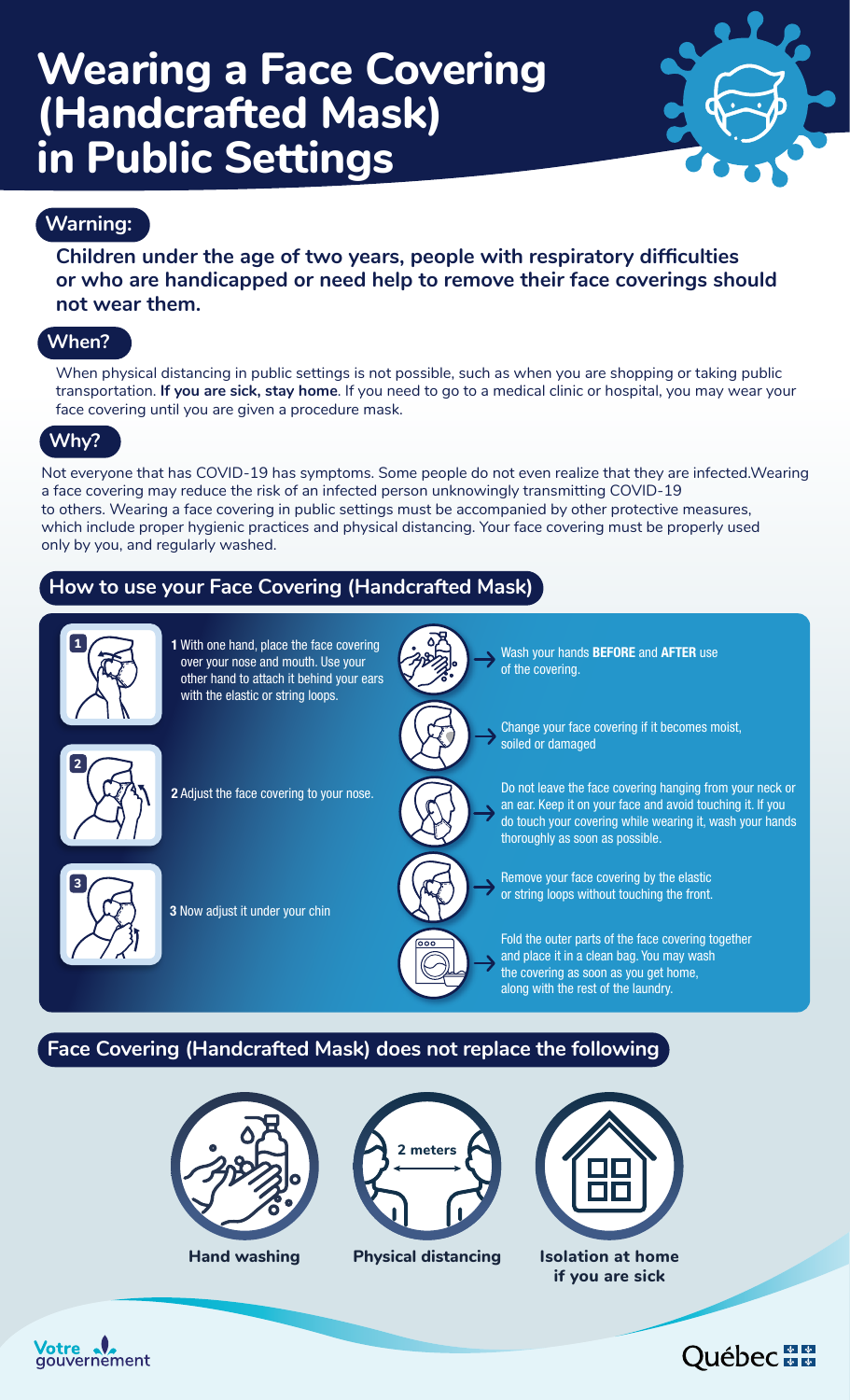## **COVID-19–How to make your Face Covering (Handcrafted Mask)**

You can easily make a face covering with materials found in your home. If possible, use a tightly woven fabric like cotton that lets air pass through as you breathe. Use at least two thicknesses of cloth and make sure that your face covering is both comfortable and fits well on your face. You should be able to launder and machine dry the face covering with no damage or warping. There are numerous types of cloth face coverings.



#### **Here are two easy-to-make models.**

## **No sew model No sew model**

#### **Materials**

- Bandana or square of cotton cloth approximately 50 x 50 cm
- Rubber bands or hair ties
- Scissors, if needed



Fold the bandana in half.



Place the rubber bands or hair ties about 15 cm apart.



Lift the face covering with the elastics, then lift it to your face and hang the elastics on your ears.



Fold the top downward<br>and the bottom upward.



Fold each end toward the middle and tuck.



Adjust the face covering to your face.

**Materials** • Two 25 x 15 cm rectangles of cotton cloth



Cut two 25 x 15 cm rectangles of your cloth. Place one over the other and sew them together.



Thread the 15 cm x 0.3 cm elastic through the hems on each side of the face covering. These will be the ear loops. Use a big needle or bobby pin for this and tie the ends of each loop tightly. If you don't have elastics, use string to make the ties longer and attach them behind your head.

- Two 15 cm elastics
- or pieces of string
- Needle and bobby pin
- **Thread**<br>Scissors



Fold a 0.5 cm width on the long side and sew a hem. Now, sew a 1 cm hem along each of the short sides.



Gently pull on the elastic so that the knots are tucked into the hems. Gather the sides onto the elastic or string and adjust the face covering to your face. Now stitch the elastic or string in place to keep it from slipping.

Inspired by the material developed by the: Centers for Disease Control and Prevention, National Center for Immunization and Respiratory Diseases (NCIRD), Division of Viral Diseases. *Use of Cloth Face Coverings to Help Slow the Spread of COVID-19* available for free at the following address: <https://www.cdc.gov/coronavirus/2019-ncov/prevent-getting-sick/diy-cloth-face-coverings.html>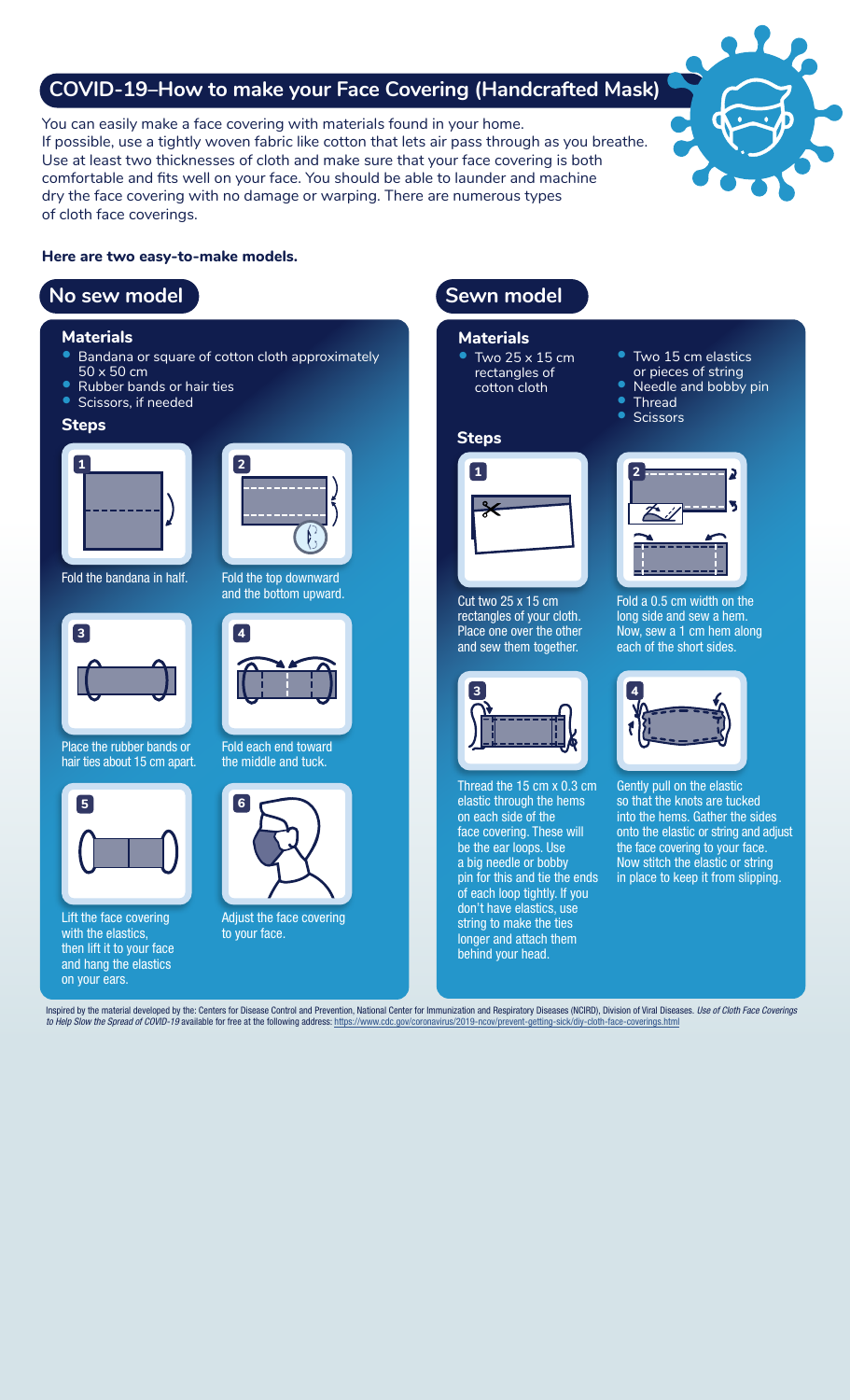## **Window Model**

### **Supplies**

- Two 32  $\times$  17 cm rectangles of plain cotton fabric in a neutral colour to facilitate
	- concentrating on lip reading
- Four 50 cm ribbons or shoe laces
- Sewing needle
- Pins<br>• Thre
- Thread<br>• Scissor
- Scissors<br>• Protective
- Protective transparent flexible vinyl heat-resistant window
- Cut-out printable pattern (see below)

### **Étapes à suivre**



Print the cut-out pattern to the desired size. Cut out two 32 x 17 cm cotton rectangles and place one on top of the other.



Pin the pattern to the cloth. Cut the cloth to the shape of the pattern, leaving a 1 cm edge for the sewn flaps. Then cut out the window shape in the middle, also leaving a 1 cm edge.



Using the scissors, make a dart at each corner of the window, starting from the edge of the cloth and ending at the edge of the pattern.



picto crevé

Remove the pattern and reposition the pins 1 cm from the edge of the face covering. Put the fabric face to face.



Place the four ribbons (or shoelaces) horizontally between the two layers of fabric, from the extremity of the face covering to the centre, threading the excess length through the opening of the window.



Sew the perimeter of the shape.



Fold the fabric at the centre of the window and sew the edges of the window, one thickness at a time, with a needle and thread.



Flip the face covering over by pulling on the ribbons or shoelaces.



Cut out an 8.5 x 17 cm rectangle (7 x 14 cm for the child model) out of a piece of transparent vinyl.



Insert the vinyl rectangle in the opening of the face covering and pin it in place.



Machine-sew the edges of the central opening.



Position the face covering nose-height and attach the upper ribbons behind your head and above your ears. Now attach the lower ribbons behind your head at the base of the neck. Adjust the home-made face<br>covering to your face.

#### Source: *Guide pour le modèle du masque transparent pour les personnes ayant un besoin de communication visuelle* available at [www.faitesvotremasquebuccal.be/](http://www.faitesvotremasquebuccal.be/)

### **Tip :**<br>To avoid the vinyl fogging up, wipe on some **the covering to your face.** liquid detergent or swimming goggle spray the inside of the vinyl window and let dry.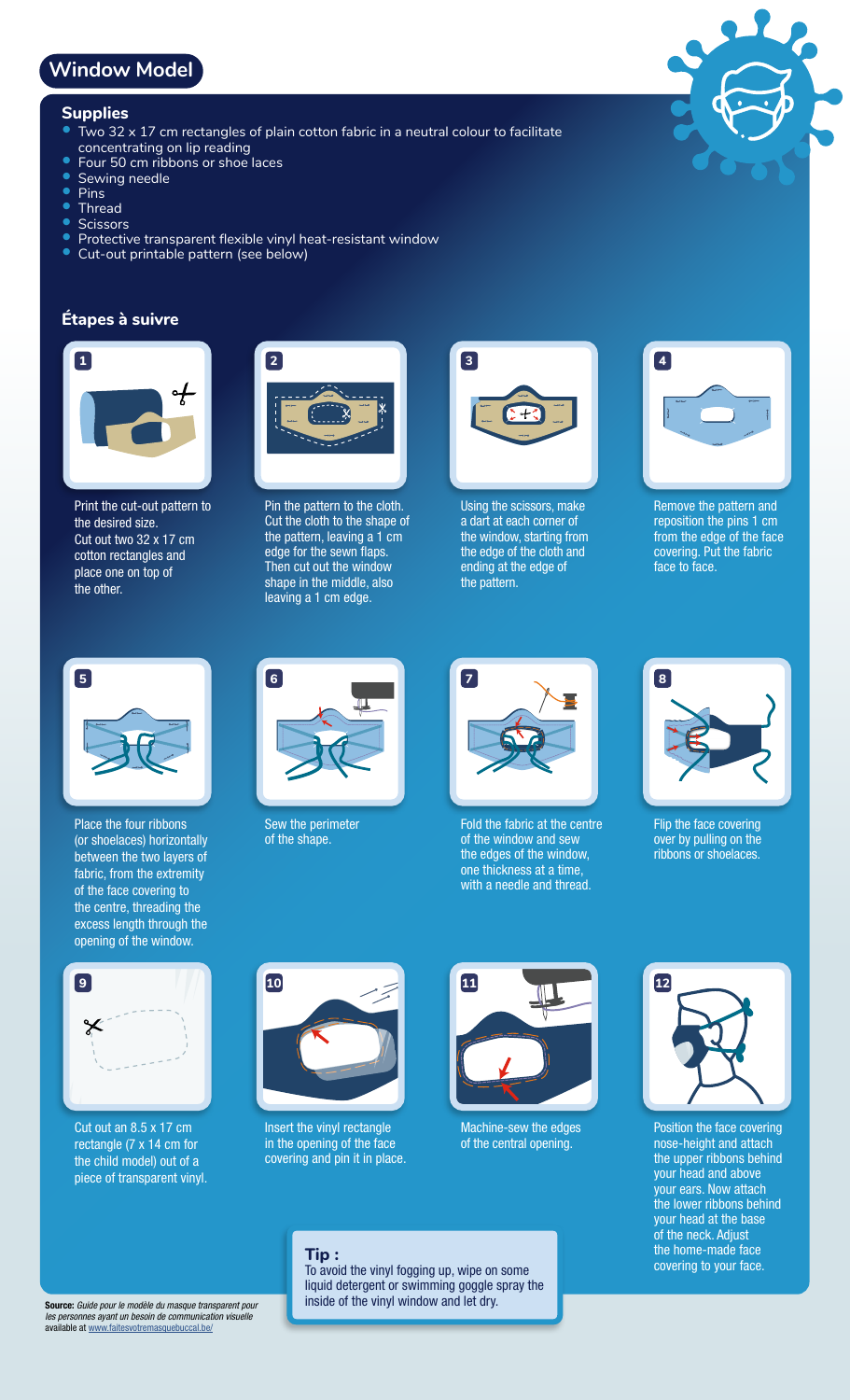**Printable patterns for your window face covering (handcrafted mask)**

**Child model**